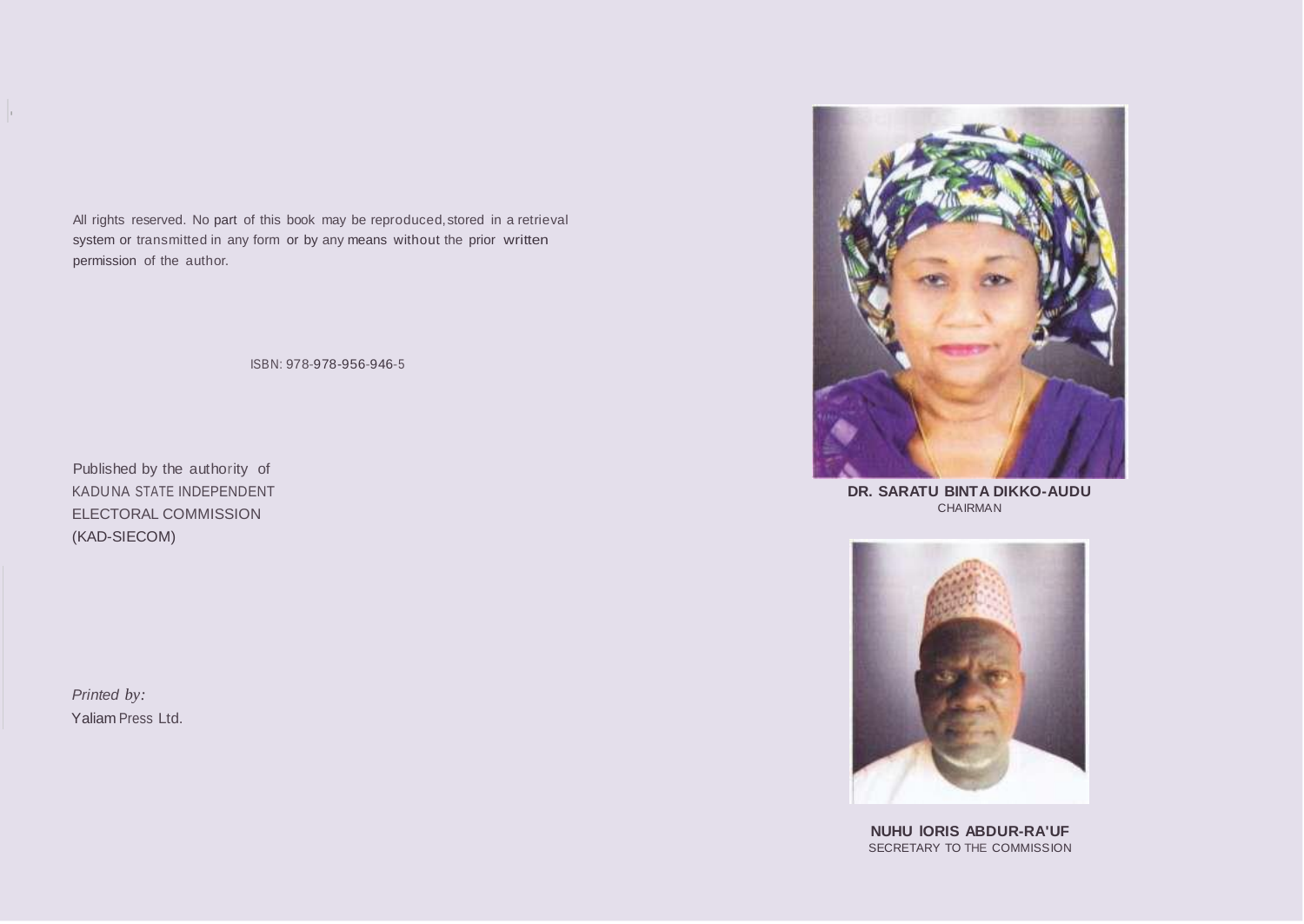# **STATE ELECTORAL COMMISSIONERS Example 20 AU 2012 12:30 To Express 12:40 AU 2013 12:40 Foreword**



MRS. SAFIYA U. BALARABE Commissioner Human Resource s & Management Services Coordinator Zone 1A: Kaduna North, Kaduna South, Chlkun, Kajuru LGAs



MAL. AHMED NUHU BAMALLI Commissioner Finance & Budget Coordinator Zone 2A: Zaria, Saban Gari, Saba & Kudan LGAs



BITRUS E. GWADAH, esq Commissioner Legal Matters Coordinator Zone 3A: Kachia, Kagarko, Kauru & Zanga Kataf LGAs



MALLAM HASSAN MOHAMMED Com missioner Operations & Logistics Coordinator Zone 1B: Blmln Gwarl, Glwa & lgabl LGAs



DR. RILWANU A.YAHAYA C om miss ioner Planning, Research & Training Coordinator Zone 28: lka ra, <sup>M</sup> akarfi, lere & Kuban LGAs



PROF.ANDREW A. NKOM Commissioner Public Affairs & Information Coord inator Zone 38: Jabs, Jama'a, Kaura &Sanga LGAs

Handbook for Public Education on Electoral Process

The 1999 Constitution of the Federal Republic of Nigeria has made provision for the system of Local Government Administration by democratically elected Local Government Councils for which purpose State Independent Electoral Commissions (SIECs) have been established by the States of Nigeria and the Federal Capital Territory (FCT), Abuja. The Kaduna State Independent Electoral Commission (KAD-SIECOM) was therefore established by KD.S. Law No 10 of 2012 with the functions, among others, to conduct voter and civic education and to promote knowledge of sound democratic electoral process.

A review of the activities of the Commission has shown that, with Eight Editions of the Voter Education Pamphlet, focus had been on voter education in preparation for conduct of each election. Activities had therefore been on the 'election process' even when reference was being made to 'electoral process'. The aspect of promoting knowledge of sound democratic electoral process through public education was not being addressed. The Kaduna State Independent Electoral Commission (KAD-SIECOM) in its concern to close this gap by paying appropriate attention to public education has produced three publications,which are all First Editions;

- Handbook for Public Education on Electoral Process,
- Executive Summary: Public Education and the Electoral Process,and
- Prompting Questions for Public and Voter Education Drive.

The contents of these publications have emanated from a paper, which was well received, presented at an International Conference (March, 2016) which reviewed the 2015 National elections. The Kaduna State Independent Electoral Commission (KAD-SIECOM) is determined to fully and effectively implement the electoral process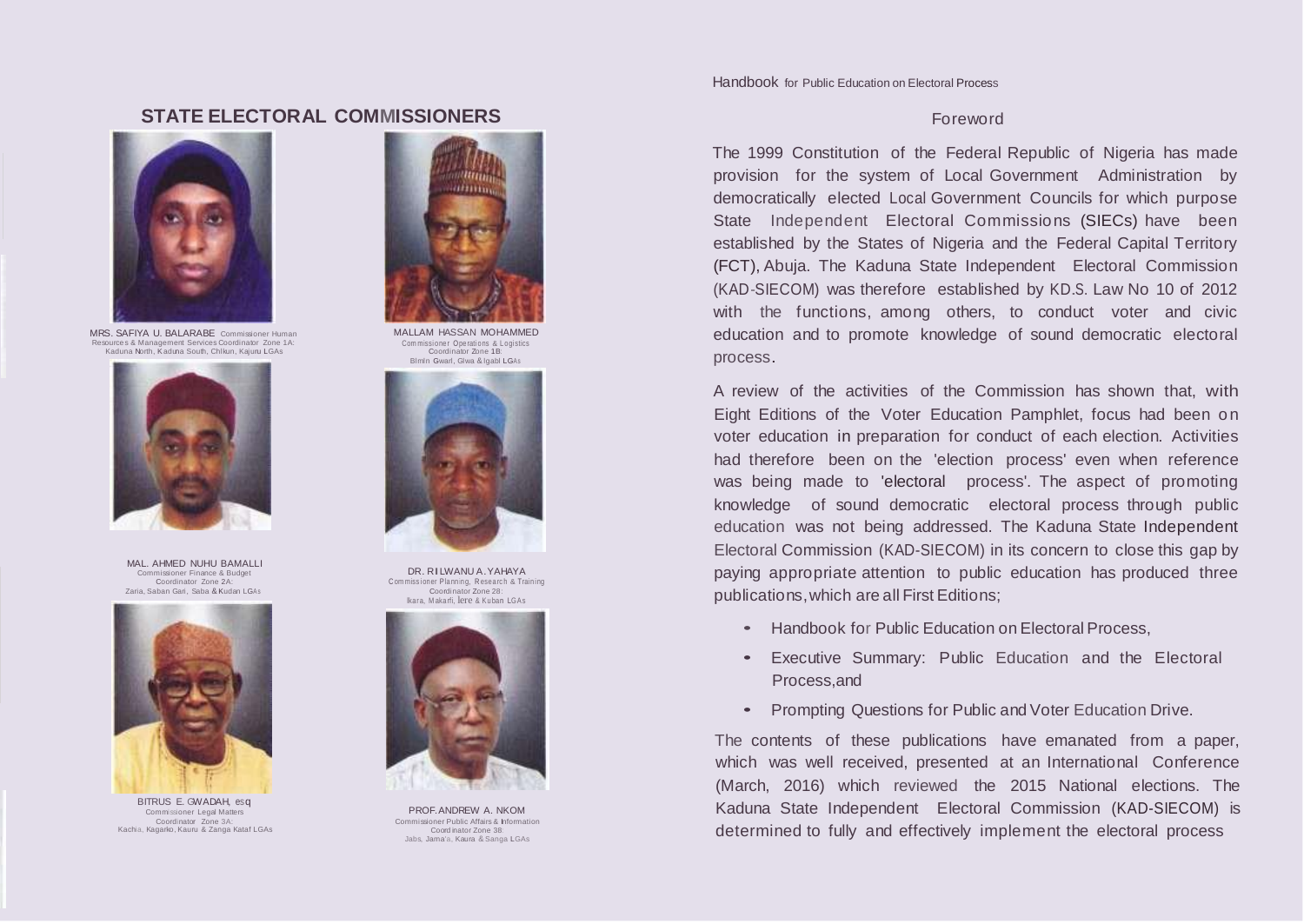for entrenching and deepening democracy such that the Commission is seen to be conducting, free, fair and credible elections and those voted into office be seen to be working for the people they represent. The Commission is therefore soliciting for cooperation from all stakeholders towards effectively implementing the electoral process for the development of Kaduna State.

**Dr. (Mrs.) Saratu Binta Dikko-Audu**

**CHAIRMAN KAD-SIECOM**

## **Introduction**

The Handbook for Public Education on Electoral Process has been published based on the decision of the Kaduna State Independent Electoral Commission (KAD-SIECOM) to fill the gap in the electoral process created by the focus on voter education to the neglect of promoting knowledge of sound democratic electoral process through public education. The contents of the Commission's public education activities are guided by contents of a paper presented at an International Conference at the Department of Political Science; Faculty of Social Sciences, Ahmadu Bello University, Zaria, in which conduct of the 2015 National elections was reviewed.

Starting from the position that in a democracy, government is of the people, by the people and for the people, the Handbook has covered issues of the electoral process in a democracy in the Nigerian context and as applies to Kaduna State. The fundamental issue is that all citizens have rights as stakeholders in a democracy, including those not of voting age or those who are unable to vote. The Handbook has therefore clarified basic issues of the difference between the election process and the electoral process and the difference between entrenching and deepening democracy.

Issues covered to bring about public awareness of the electoral process include;

- The phases of the electoral process,
- Governance in <sup>a</sup> democracy,
- Stakeholders in a democracy,
- Electoral Management Bodies (EMBs)
- The Ward as a basic electoral unit.
- The right of citizens as stakeholders in a democracy,
- Kaduna State Local governments with the number of Wards and Pelling Units,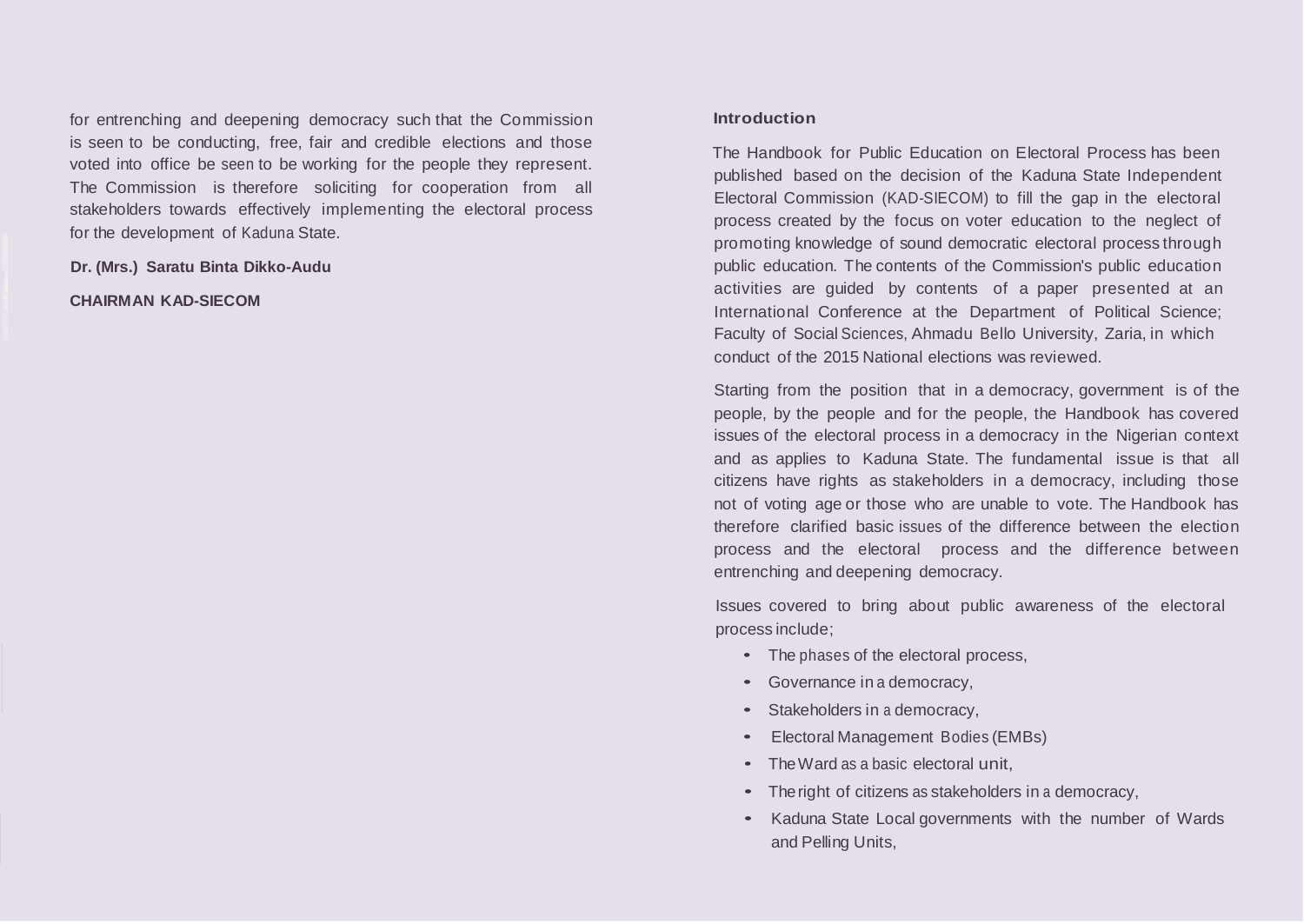Handbook for Public Education on Electoral Process Handbook for Public Education on Electoral Process

- The Commission (KAD-SIECOM),
- The election process,
- Electoral offences and sanctions

The Handbook has included the section on information dissemination to emphasize the importance of information and the strategies that can be used for both voter and public education. In the same manner, the section on electoral process for development,deals with activities towards deepening democracy in the role of citizens. The Handbook therefore serves as a reference book and should also help to encourage greater interest and participation in the electoral process by all stakeholders,especially the youth who are not yet of voting age.

Prof. Andrew A. Nkom Commissioner Public Affairs and Information KAD-SIECOM

#### Preamble

This Public Education Handbook is intended to close the information gap created by the focus on elections using Voter Education in the concern to provide information to all Nigerian citizens on the electoral process. This Handbook therefore should help to encourage greater interest and participation in the democratic process.

## Nigeria as a Country

Nigeria as a country is a geographical area with fixed porous boundaries inhabited by hundreds of language groups and ethnic nationalities that have to organize themselves to be able protect their territory and themselves and to take care of their welfare. They therefore have to live together in a cooperative relationship, given this diversity. The Nigerian Constitution, based on democracy as the appropriate form of government in these circumstances, was developed as the document that has set out how the country with such diversity is to be run to the benefit of all; how its provisions can be employed to the benefit of the citizens of Nigeria and especially how they can live together cooperatively. The concern is how; based on the Nigerian Constitution and using the electoral process as the bedrock of democracy, Nigerians can all make the Constitution to work so that they can live in peace in this diversity and develop as a united country.

The challenges in the electoral process in Nigeria as a country have to do with its diversity and high level of illiteracy and poverty and therefore with the potentials for manipulation in the tendency to use sectional, ethnic, religious and other divisions. In the situation where elections have become a profitable venture and thus encouraging the attitude of winning by all means, this breeds various forms of cheating and a tendency to violence. Cheating and violence from the tendency to use sectional, ethnic, religious and other divisions to try and win elections by all means, works against the basic principle of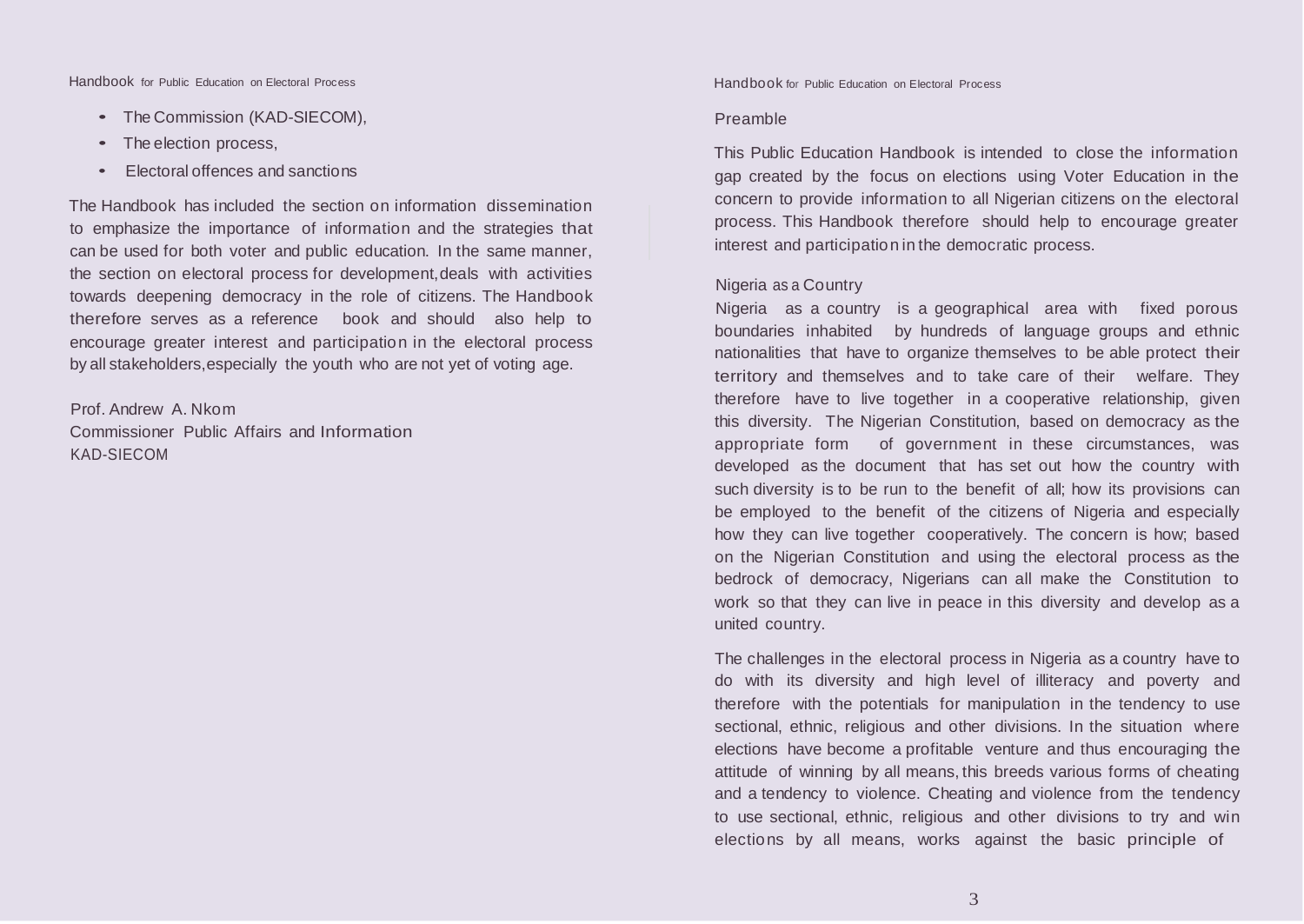democracy; that of freedom of choice. The setting of the electoral process in the Nigerian context presents challenges to conducting free,fair and credible elections.

## **Entrenching and Deepening Democracy**

The electoral process is the bedrock of democracy in providing the means for forming government and is required to promote both the entrenchment and deepening of democracy using information as the vehicle for effectively carrying out the process. Voter education is the information type that targets how to conduct free and fair elections for the purpose of electing representatives of the people who will form government and is therefore directed at citizens above 18 years of age who are qualified to vote or to be voted for. This information type is for political parties,candidates, voters and all those involved in the election activities in actual conduct of elections. In being concerned with forming government and addressing two aspects of democracy; government of the people and by the people, this information type in helping to improve the quality of elections, works to entrench democracy. However, deepening democracy requires a more expanded electoral process to provide citizens information on needs identification as forming the guide to decisions on the candidates to vote for in elections and on how to monitor those elected as related to meeting identified needs. While voter education is periodic coinciding with and restricted to election periods, there is need for public education, a more expanded information type to cover the electoral process, which must be a continuous exercise that is punctuated by periodic elections.

Nigerian citizens should therefore know about the entire electoral process in a democracy: how the electoral process is the bedrock of democracy; how as individuals, groups or communities they can identify and articulate their needs and use the vote towards meeting those needs;how they can assist towards the conduct of free, fair and

non-violent elections, and how they can monitor their representatives towards ensuring that their needs are met; and that they can hold their representatives accountable. The information required for the entire electoral process in a democracy thus goes beyond that of teaching citizens simply how to vote and should indeed include even those citizens below 18 years of age who by law cannot vote. The most important information that citizens need in a democracy is how to make the vote work for them;including applying pressure where there is need. This therefore shows that there is need for public education extended to all Nigerian citizens different from voter education that is only for those involved in the election process in pre-election, election and post-election activities.

## **Educating Nigerians on the Electoral Process**

Since democracy is government of the people by the people for the people, the ultimate goal of government is to cater for the welfare of the people or citizens. The electoral process for which Nigerians need to be provided information or to be educated therefore covers three major areas referred to as the three phases of the electoral process:

#### **Phase 1**

The ability of individuals and groups or communities to understand what democracy is all about and their stake in it for which they are called 'stakeholders'; identify and articulate their needs; and the ability to use the vote towards meeting those needs by electing individuals capable of properly representing them based on understanding that the electoral process is intended to serve their interests.

#### **Phase2**

Active participation and cooperation by all concerned, to assist towards the actual conduct of free,fair and non-violent elections.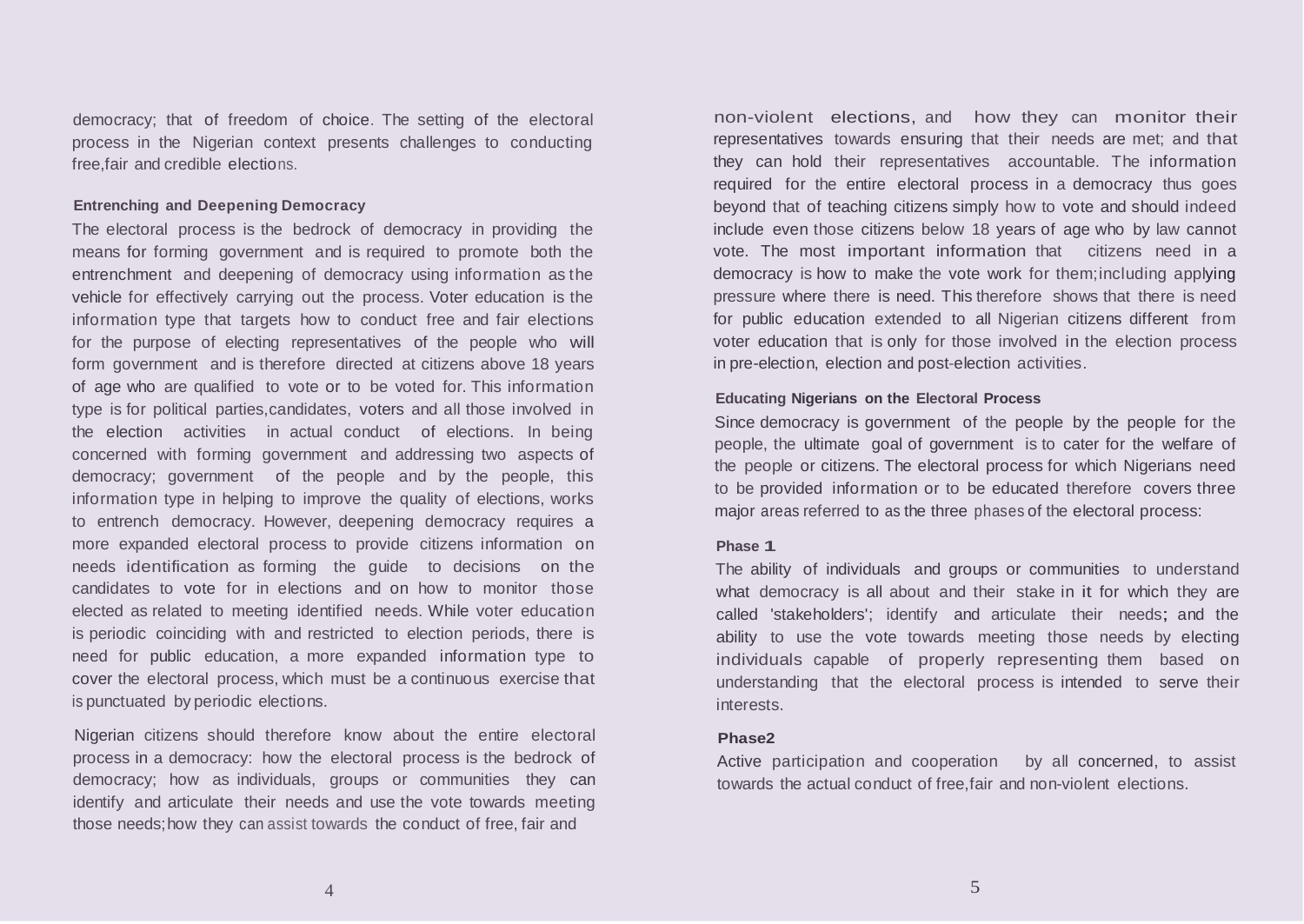#### **Phase3**

The ability to monitor their represent tives towards ensuring: that their needs are met; that they can hold their representatives accountable; that they can use this information towards future elections; and that they have a window to recall the representatives who fail to serve them.

There is the need to be conscious of the difference between the electoral process which covers these three areas and an election process which is the Phase 2 of the electoral process and covers only election activities in specific elections usually divided into pre• election, election day and post-election activities; post-election activities in this case are restricted to petitions and court processes. This difference must therefore be reflected in the type of information or education to be provided to citizens. Voter Education as part of Public Education, covers only the election process during specific elections and is therefore periodical but Public Education additionally covers the other two areas in preparation for all elections in the fact that stakeholders to democracy go beyond those citizens of 18 years and above who by law qualify to vote and to be voted for and indeed even of these, those who for one reason or the other that are unable to vote. Indeed, Public Education should serve to encourage all citizens to register and to vote for those qualified to do so and for all others to take aninterest ingovernance in serving their needs.

The public as citizens must know not only how to cast votes but more importantly the value of the vote in relation to their well-being. Ratherthan bemoaning what governments have failed to do for them, citizens must know that they do hold the power to make government work for them but exercising this power must start from a knowledge of what they want those representing them to do,using this to decide on the individuals to vote for and how to impress on or cajole their representatives to actually work in their interest. If voters on the basis

of ethnic, religious and other sentiments or on the basis of inducement such as in money, rice, salt, magi and fertilizer vote in persons who do not work for them, they should not turn round and complain; as the saying goes, he who makes the bed must lie Or) it. Information to be provided in Public Education for the electoral process must include citizens below the voting age of 18 years who form a large chunk of Nigerians and on whom the future of Nigeria and of democracy must depend; there is indeed the crucial need to 'catch them young'.

# **Form of Government in Nigeria**

Democracy is the form of government upon which the Nigerian Constitution is based. The Nigerian Constitution therefore provides guidance on democratic governance covering the rights of Nigerians or what government should do for them and their obligations or what they in turn are expected to do and how to manage Nigeria's diversity. According to the Constitution, Nigerian government, in line with the definition of democ racy, is to operate based on three major objectives;

- Government will be administered on the principles of democracy and social justice
- Power belongs to the people from whom Government derives all its authority
- It is the duty of Government to ensure the security and welfare of the people.

This means, and Nigerian citizens should know, that governing or administering the country will be guided by:

> The principles of democracy and of social justice or of participatory involvement in giving everybody his/her due and of equality before the law;

Government will derive its authority or power from the people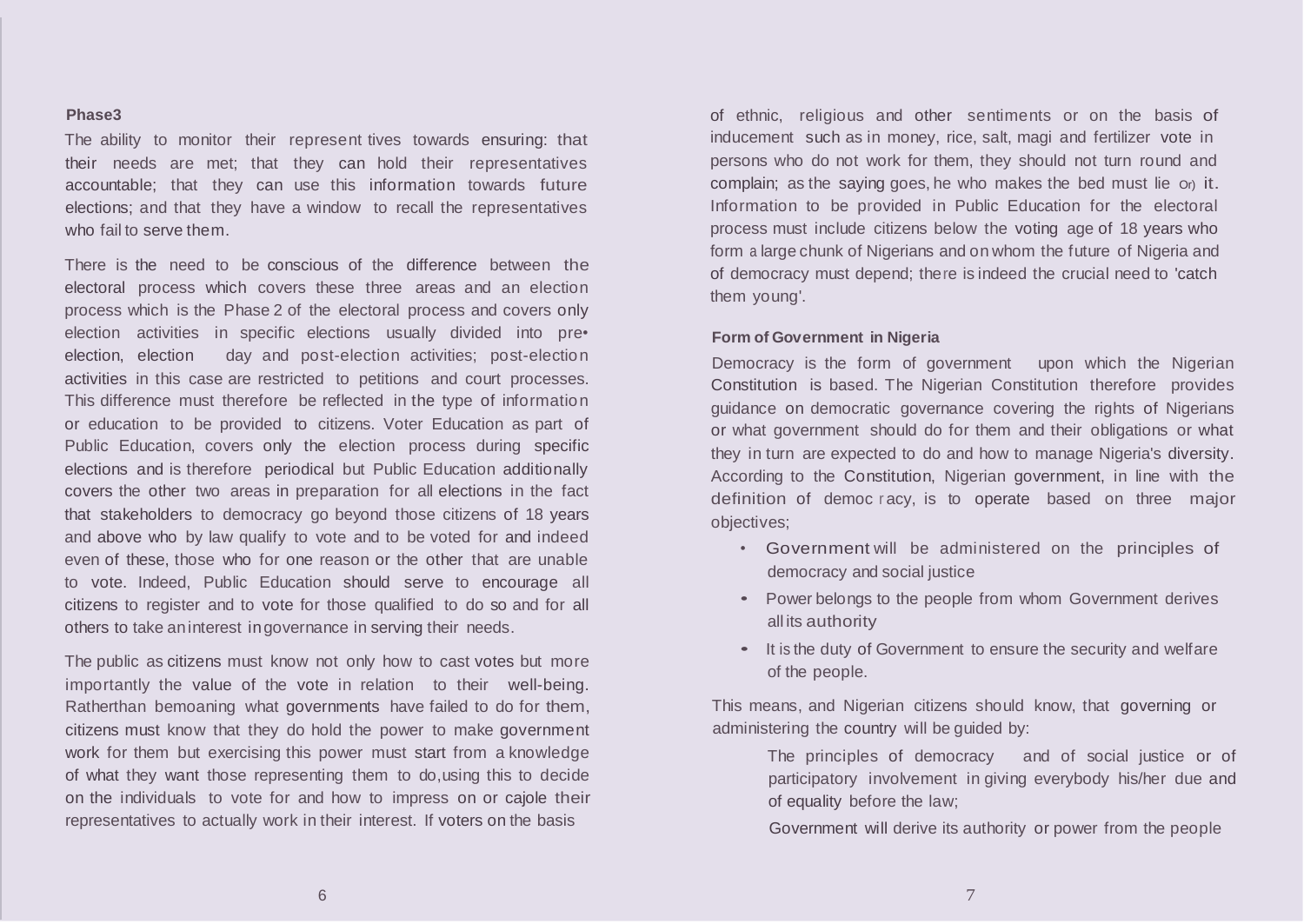through their votes in a sort of servant-master relationship; and that

Responsibility of government to the citizens is to ensure their security and welfare.

# Along with this,

The affairs of all agencies of Government must be carried out in such a manner as to recognize the diversity of the Nigerian people.

'The people' means the generality of Nigerian citizens and these provisions confer on them

- The right and an obligation for every Nigerian citizen who is qualified, to vote and be voted for as a representative of the people
- The right as Nigerian citizens to monitor the implementation of these major objectives by those they vote into government; as regards ensuring their security and welfare;
- The right in summary for citizens to monitor the implementation of the objectives of governance.

The act of monitoring performance based on these objectives thus goes beyond that of individuals representing communities and includes government at Federal,State and LocalGovernment Council levels. At each of these three levels, government is to; be administered on the principles of democracy and social justice, derive its power and authority from the people or serve the people, and ensure the security and welfare of the people within its jurisdiction. Apart from federal characterfor instance,there must also be state and local government character in employment and distribution of amenities. In other words these objectives are not the preserve of the Federal government alone, but states and local governments are also required to strive to attain them.

Handbook for Public Education on Electoral Process

# **Features of a Democratic Government**

To be recognized as being democratic, a government is required to have and exhibit the following features;

- Periodic elections; conducting elections at fixed periods. of time
- More than one political party; having more than one party for choice by electorate
- Free and fair elections; conducting elections that give political parties equal chances
- Freedom to vote and be voted for; allowing all persons qualified, to vote or be voted for
- Fundamental human rights; observing individual rights as enshrined in documents
- Rule of law; ensuring that all persons are seen and treated equally in implementing laws
- Freedom of the press;allowing the press access to source and disseminate information

Laws are enacted in a democracy for these features; periodic elections, registration of political parties, registration of voters and conducting elections. They are implemented by the electoral bodies, which in Nigeria include; Independent National Electoral Commission (INEC) and State Independent Electoral Commission (SIECs) which conduct national and local government elections respectively. That four out of these seven items of features of a democratic government are the responsibility of electoral bodies therefore indicates that they have a critical role to play in a democracy. They perform the function of;fixing periods for elections, registering political parties,conducting free and fair elections and providing conditions for allowing Nigerians the freedom to vote and to be voted for. In other words for governments to confirm or exhibit their democratic credentials, they must give prominence to the electoral bodies to enable them carry out these functions in the electoral process.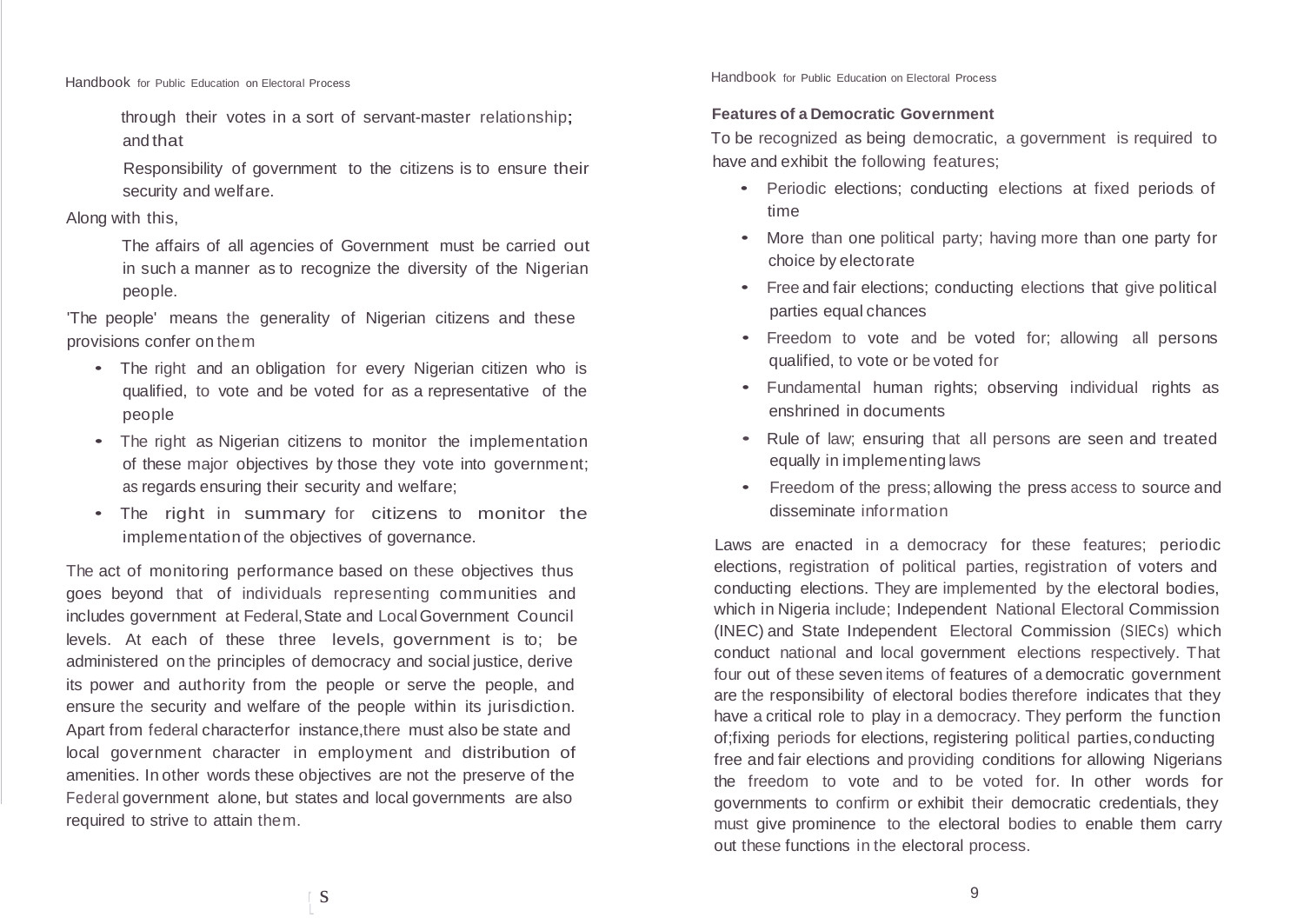# **Activities of Democratic Government**

There are specific activities that are carried out by government in a democracy,including;

- Formulation of policies; providing guidance on activities of government
- Protection of the Nigerian territory; maintaining national integrity from invasions
- Law making; making laws for the good of and protection of citizens
- Maintenance of law and order; applying laws to protect the individual from molestation
- Provision of social amenities; food, water, health, education, housing

As representing the people,it is a right as Nigerian citizens, to monitor the implementation of these activities by those they vote into government. Nigerian citizens should monitor:

> The policies that have been formulated for carrying out government activities;

> The protection that government on a national, state and local government level is providing;

> The laws that are being made for their welfare and protection;

The individual security that citizens have of life and property and

The social amenities; food, water, health, education, housing being provided.

These are the activities that indicate how well government is working to provide these needs and thereby show the level of deepening of democracy. In monitoring these activities,Nigerian citizens are able to influence governance through the electoral process; that is the ultimate end of the vote in a democracy. Just as with objectives of

Handbook for Public Education on Electoral Process

governance, these activities are not the preserve of the Federal government alone,but State and Local governments are also required to strive to; formulate policies to guide their activities, protect their boundaries, make bye-laws for the good and protection of their people,and provide social amenities.

## **Arms of Government**

Government is the organization through which the country is run in order to provide for the needs of the citizens and political parties are established for the purpose of presenting candidates for election into elective positions and forming government. The democratic system of government has three arms, which serve to provide checks and balances in running government; carrying out day-to-day administration, making laws, and interpreting and applying the laws. The three arms to provide checks and balances in running government include;

- Executive; those to form government at federal, state and local government levels and execute programmes for the well• being of the citizens
- Legislature; to make laws for carrying out the affairs of government for good governa nee
- Judiciary;to interpret and apply the laws.

Elections are carried out to fill positions for the executive and legislative arms of government while positions in the judiciary are by appointment. However, in being appointed through the instruments of the executive arms and in being funded by government, the judiciary has some level of control by the executive arm of government. The executive arm made up of State governors and the President and their appointees as commissioners and ministers respectively with advisors and members in Parastatals and Boards carry out the administrative responsibilities of governance. The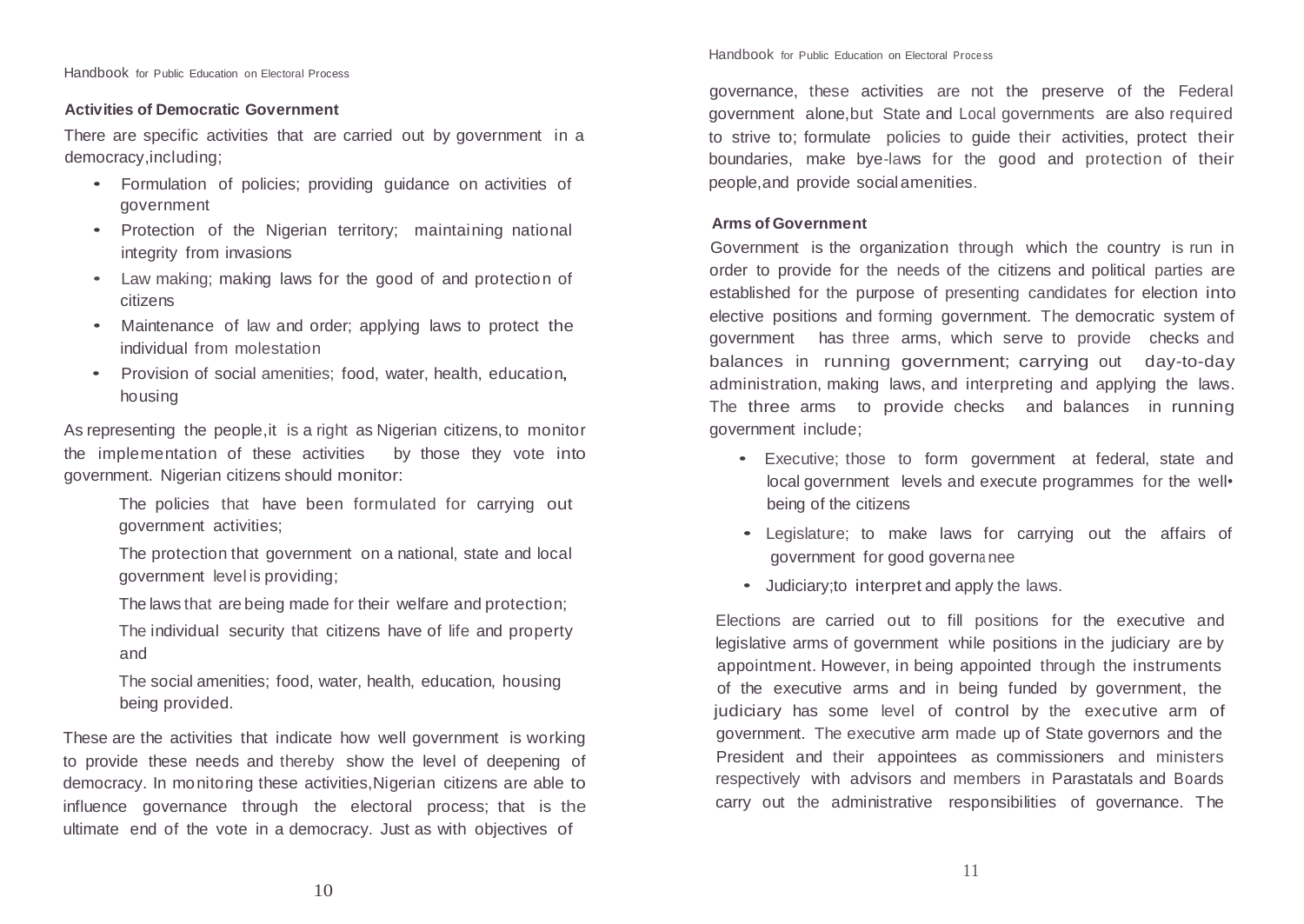legislature made up of federal and state houses of assembly make laws while the judiciary interpret and implement the laws. These functions though separate and at the same time complementary are expected to enhance efficiency in governance.

#### **The Electoral Process**

Electoral process covers all issues and activities related to elections such as; understanding the purpose of elections in a democracy, identification of needs by groups and communities, basing decisions on who to vote for in the election process on these issues,conducting elections and monitoring performance of elected representatives including the governments they *form,* as the basis for decisions on the next round of elections. The electoral process is thus made up ofthree phases as shown;

|             | Phase 1         | Phase 2          | Phase 3                 |           |
|-------------|-----------------|------------------|-------------------------|-----------|
|             | <b>Needs</b>    | Election         | Needs Implementation    | Link with |
|             | Identification  | Process          | and Monitoring          | Phase 1   |
|             | and             |                  |                         |           |
|             | Articulation    |                  |                         |           |
| Action By   | Interest Groups | Electoral Bod es | Representatives/Groups/ | Link with |
|             | and             | and Support      | Communities             | Phase 1   |
|             | Communities     | Organizations    |                         |           |
| Information | <b>Public</b>   | Voter            | Public Education        | Link with |
| <b>Type</b> | Education       | Education        |                         | Phase 1   |
| Outcome     | Decision: Re-   | Representatives  | Decisions on level of   | Link with |
|             | Election/Higher | Elected and      | Needs Implementation    | Phase 1   |
|             | Office OR       | Government       |                         |           |
|             | Rejection       | Formed           |                         |           |
|             |                 |                  |                         |           |

#### **Phases of the Electoral Process**

The electoral process depends on information being provided to citizens through Public Education and Voter Education. Public education is carried out in Phase 1of the electoral process to provide information on democracy and its links with the electoral process,

#### Handbook for Public Education on Electoral Process Handbook for Public Education on Electoral Process

which allows for citizens to carry out needs assessment and to articulate their needs in preparation for election. This step helps those of voting age to decide which candidates to vote for on the expectation that they will actually work for them. Phase 2 is that of the actual election in which Voter Education is used to teach voters what they need to do to ensure that an election is *free,* fair and credible. Public education continues in Phase 3 after petitions are settled by the courts, to assist citizens monitor and assess the performance of their representatives. This phase dovetails into Phase 1 in determining course of action at the next election process. Public education is a continuous activity that is punctuated by the periodic election activities with the sole purpose of getting citizens to be actively involved in the electoral process.

#### **Stakeholders in Electoral Process**

Four groups of citizens can be identified in the electoral process, that are usually taken into consideration in the information to be given in both Public Education and Voter Education: the general group of all Nigerian citizens; those registered and able to vote or are unable to vote for one reason or the other; those qualified to register but are not registered also for one reason or the other; and potential voters not yet of voting age many of whom could be short by a few months or even weeks. For Phase 3 of the electoral process which has usually been neglected, the principal targets include: those elected as representatives; the voters who elected them; the citizens in the constituency making up those the elected persons are to represent and to work for and the voters within constituencies with the power of recall. However, the critical phase in the electoral process is the election process with information in Voter Education directed at: educating those qualified on how to vote; political parties on their role; those performing specific election duties; the offences and penalties involved; petitions and avenues for redress.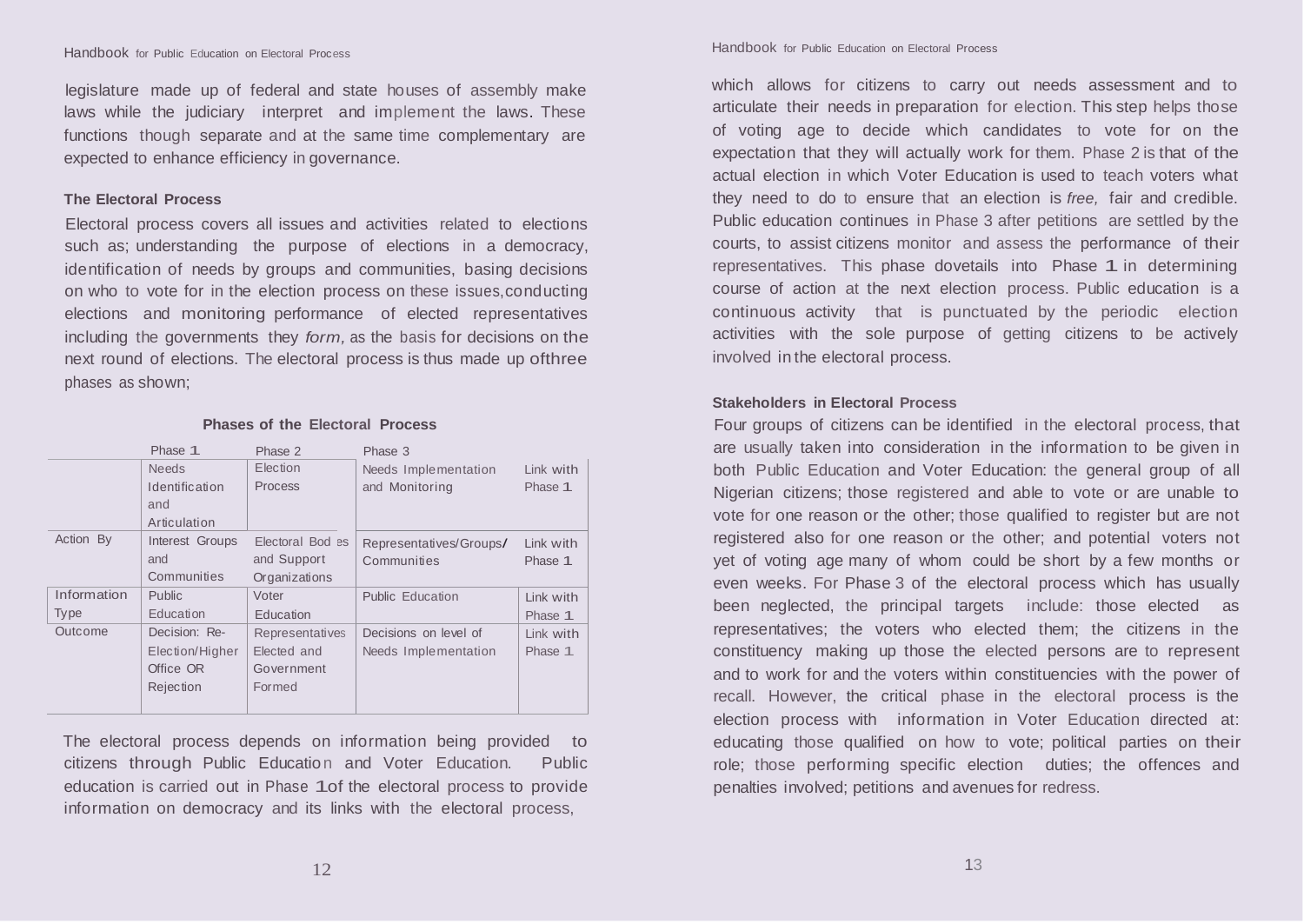The focus on Voter Education therefore has the implication of denying over 50 percent of citizens or the general public as citizens under the age of 18 years the education they need for the most important aspect of deepening democracy through the electoral process. Conducting consistently fair and credible elections involving those who can vote and be voted for is a process of entrenching democracy. However, deepening democracy goes beyond that because it requires that the welfare of all citizens is catered for; that government is seen to be for the people, which is the principal function of a democracy. The adage 'catch them young' must be made to apply to the deepening of democracy through the inclusion of this group of Nigerian citizens in education on the electoral process.

## **Groups of Stakeholders**

These groups of stakeholders are the ones to whom both public and voter education are to be directed and tailored to their needs as a means for showing them why they need to vote and benefits they should expect to get through their votes; this is the basis for political party manifestoes. The information provided through voter and general public education is important because it should assist the groups to articulate their needs to their representatives and to monitor their representatives a fter the elections as to whether or not their needs are being met; which in extreme conditions could lead to recall. The groups based on their needs and motivation to vote and to thereby press for their needs being met all contribute to the deepening of Democracy through the electoral process. The groups include;

> Political Parties: Manifestoes; Primaries; Nomination of Candidates; Campaigns; Infringements; Penalties; Security;the Vote;Rights and Responsibilities Traditional Leaders: Father Role; Security; Information Chain to Subjects; the Vote Religious Leaders: Father Role;Security; Information

Chain to Congregations; the Vote Development Associations: Role in Communities; Community Needs; Security; Relevant Information Chain to Communities; the Vote; Rights and Responsibilities Workers Unions: Place in Society; Needs; Security·; Relevant Information Chain to Members; the Vote; Rights and Responsibilities Women Groups: Place in Society; Needs; Security; Relevant Information Chain to Members; the Vote; Rights and Responsibilities The Nigerian Child: Place as future of Society; Needs; Security; Relevant Information across ages; the Vote; Rights and Responsibilities Youth Groups: Place in Society; Needs; Security; Relevant Information Chain to Members;the Vote; Rights and Responsibilities SpecialGroups: Inclusiveness; Challenges; Needs; Relevant Information to challenges and members; the Vote NON-Governmental Organizations {NGOs}: Covering Different Aspects and Groups of Stakeholders and Interests; Serving to Educate Elected Representatives; the people they represent, representative role, interaction in reporting and consultation

The list of groups of stakeholders gives an indication of the various interests that are required to be catered for in a democracy and for whom Electoral Management Bodies {EMBs} have a responsibility as citizens of Nigeria. This represents not only groups of persons who can vote but especially children or those below the age of 18 years who all have interests and therefore expectations from the electoral process.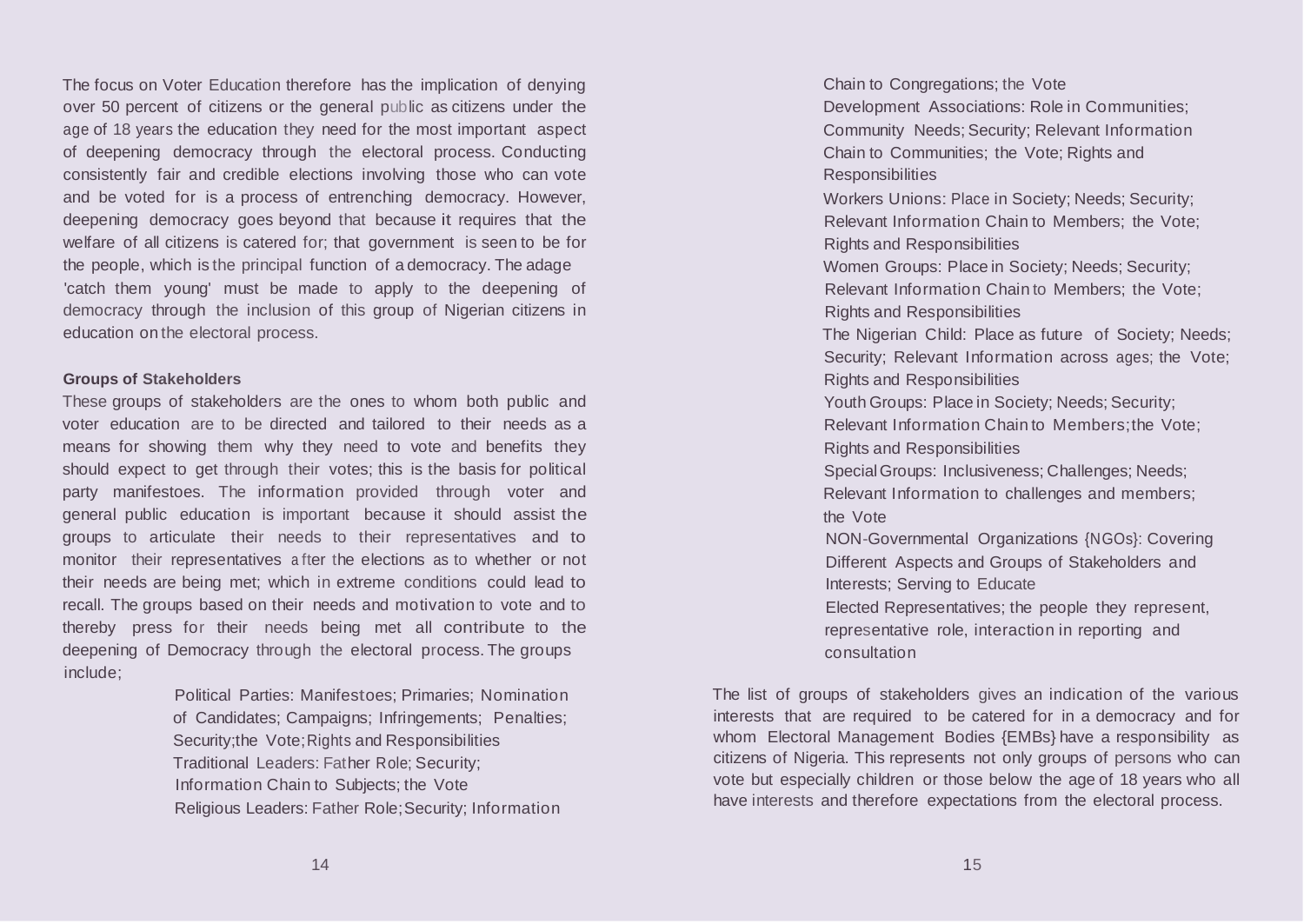The interest groups as stakeholders as listed above suchas of subjects of traditional institutions, congregations of religious institutions, women,special groups,other groups and associations are not defined by age. Voter education is therefore directed at the groups of persons who are of voting age, who have registered to vote or who are interested in being voted for.It is based on those expectations that the electorate can monitor those they cast their votes for at all levels and hold them responsible. Those who serve their constituencies well are better placed to be re-elected or get elected into higher offices, while those who do not serve them well are less likely to be re-elected in subsequent elections or in extreme cases, can face the possibility of being recalled.

# **Electoral Management Bodies (EMBs) in Nigeria**

The term 'Electoral Management Bodies' (EMBs) refers to those organizations established by Law and charged with the responsibility for carrying out electoral activities in Nigeria; covering the three phases of the electoral process. They include; Independent National Electoral Commission (INEC) to conduct federal and state elections and State Independent Electoral Commissions (SIECs) to conduct local government elections. The Independent National Electoral Commission (INEC) conducts elections for; Office of President of the Federal Republic of Nigeria, State governors, Senators and members ofthe Federal and State Houses of Assembly. Each State Independent Electoral Commission (SIEC) conducts local government elections for the positions of chairman and councilors in each individual state. The two electoral bodies have the function of working to entrench and deepen democracy through the information activities of Voter Education and Public Education that are Ward-based. The (EMBs) are therefore required by Lawto provide information through both Voter Education and Public Education to Nigerians covering the electoral process: inform them about elections in a democracy especially in its function of serving their needs; help them to determine the types of

#### Handbook for Public Education on Electoral Process

representatives they require; teach them how to cooperate in carrying out free, fair and credible elections for that purpose; how to monitor their representatives in relation to meeting their needs; and to prepare them for sustaining this process. However, EMBs are not to be confused with election management bodies; those involved in actual conduct of elections including; Electoral Management Bodies (EMBs) and their staff, political parties and candidates, security agencies, donor agencies, election monitors/observers and other relevant bodies.

## **The Ward as Basic Electoral Unit**

Kaduna State has a total of 255 Wards and 5108 Polling Units from which voter registers are compiled. Part of the function of KAD. SIECOM as contained in the Law setting it up is to render such advice as it may consider necessary to the Independent National Electoral Commission (INEC) on the compilation of and on the register of voters in so far as that register is applicable to Local Government elections in the State. However, of importance to the electoral process is the fact that Wards from which registers of voters are derived are grouped to form constituencies where a Ward is a collection of people while the constituency marks a geographical area for electoral purposes. Those elected into any elective position at Federal, State and Local Government levels become their representatives and are accountable to the Wards in which votes were cast for their election. The register of voters as initiated by SIECs is therefore applicable not only to local government elections butte all elections in Nigeria.

An elected person represents the Wards in which votes were cast for his/her election. President and Head of State represents all Wards in Nigeria; a Governor of a state represents all Wards in the state and Chairman of <sup>a</sup> local government council represents all Wards in the local government area because all Wards cast the votes for their election at federal, state and local government level respectively. For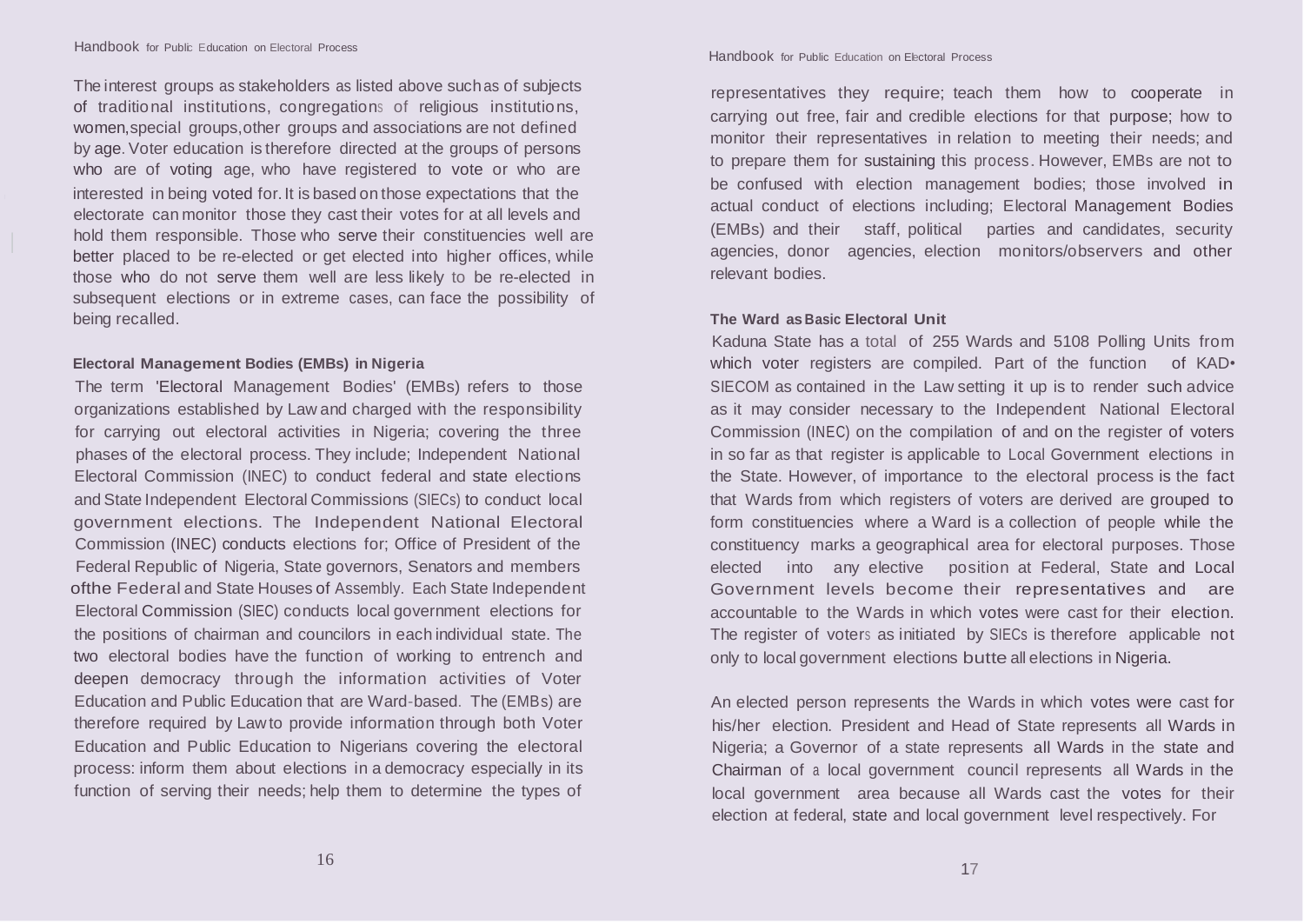the others, Wards are constituted to form federal and state and local ' government constituencies for their election and they therefore represent those Wards that form their constituencies. Such other elective offices include those of; Distinguished Senator, Member Federal House of Assembly, Member State House of Assembly and Councilor. Regardless of political party that presented the candidate, once elected the candidate represents all citizens of the Wards in which votes were cast at his/her election

Kaduna State LocalGovernment Council Wards and Polling Units

The Kaduna State Independent Electoral Commission (KAD-SIECOM) has responsibility to carry out the activities of the Electoral Process. KAD-SIECOM therefore has to educate citizens on the Nigerian constitution, features and activities of government on the election process as well as conduct local government elections. Kaduna State has twenty three (23) Local Government Areas (LGAs) in which elections are held for the purpose of forming Local Government Councils (LGCs) made up of a chairman and councilors as follows;

| <b>Local Government Area</b> | Number of Wards | Number of Polling Units |
|------------------------------|-----------------|-------------------------|
| <b>Birnin Gwari</b>          | 11              | 182                     |
| Chikun                       | 12              | 263                     |
| Giwa                         | 11              | 137                     |
| Igabi                        | 12              | 367                     |
| Ikara                        | 10              | 197                     |
| Jaba                         | 10              | 110                     |
| Jema'a                       | 12              | 216                     |
| Kachia                       | 12              | 214                     |
| Kaduna North                 | 12              | 408                     |
| Kaduna South                 | 13              | 449                     |
| Kagarko                      | 10              | 113                     |
| Kajuru                       | 10              | 153                     |
| Kaura                        | 10              | 157                     |

Handbook for Public Education on Electoral Process

| Kauru        | 11 | 177 |
|--------------|----|-----|
| Kubau        | 11 | 211 |
| Kudan        | 10 | 160 |
| Lere         | 11 | 249 |
| Makarfi      | 10 | 160 |
| Sabon Gari   | 11 | 266 |
| Sanga        | 11 | 131 |
| Soba         | 11 | 214 |
| Zangon Kataf | 11 | 215 |
| Zaria        | 13 | 334 |

The Local Government Chairman is the head ofthe Local Government Council (LGC), consisting of a number of Councilors representing the Wards in the Local Government Area (LGA). Of importance to the electoral process is the fact that these Wards form constituencies for national and state elections such that those elected into any office at Federal, State and Local Government levels become representatives of those Wards and are accountable to the citizens of the Wards as their electoral constituencies.

# Federal and StatConstituencies

Federal and State constituencies are based on the Ward as the smallest election unit and identify the Wards that combine to elect those to represent them at State House of Assembly and at the National Assembly. In other words any individual that is elected in an election in which any Ward participates to become a member of the National Assembly or of a state House of Assembly, regardless of the political party that presents him/her for election, represents that Ward and its citizens. For the election of the President and Governor for instance, all Wards in Nigeria and in a State form Federal and State constituencies respectively; the President thus represents all Wards and their citizens in Nigeria in the same way that Governor in a State represents all Wards and citizens in that State regardless of party that presents him/her for election.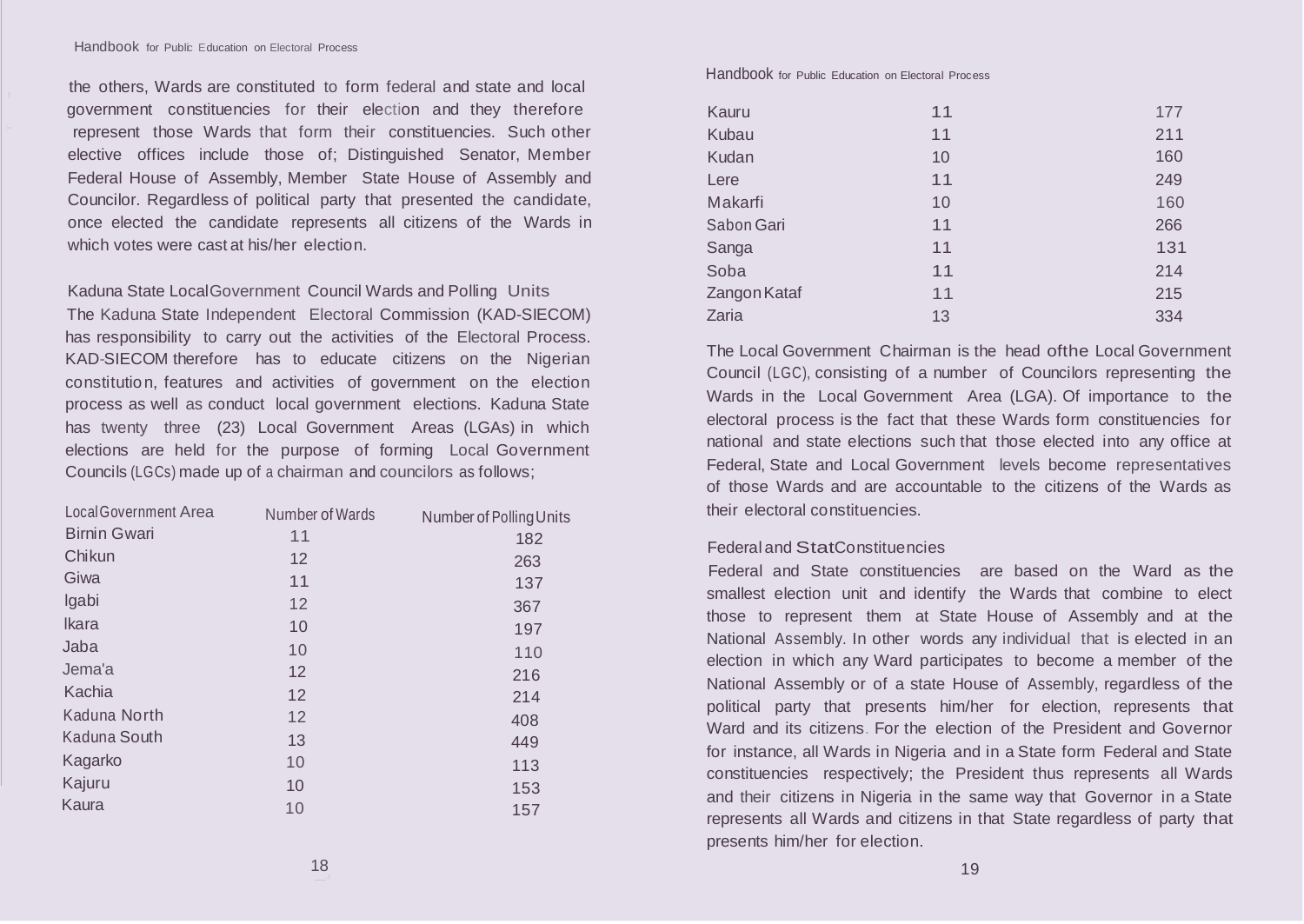Applying Federal and state constituencies to Kaduna State means that the President of Nigeria is representing all Wards in Kaduna State in the same way that Governor of Kaduna State represents all Wards of Kaduna State since all the Wards in Kaduna State voted in the elections that produced them.ln the same manner,any Distinguished Senator, Member Federal House of Assembly and Member State House of Assembly elected in Kaduna State, represents the federal constituencies made up of the Wards that combine to elect them. In other words any individual that is elected in an election, in which any Ward participates in Kaduna State, regardless of the political party that presents him/her for election, represents that Ward and its citizens. As representatives, they should not show any differences of religion,tribe and any other affiliations or even that of a political party, since they are responsible to all citizens. The Wards in Kaduna State as constituting federal and state constituencies therefore need to be aware of whom their representatives are, so as to monitor their performance; Wards can and should insist to be briefed by their representatives.

# **Kaduna State Independent Electoral Commission (KAD-SIECOM)**

In Kaduna State,the Kaduna State Independent Electoral Commission (SIECOM) which was established through Law No 10 of 2012 conducts elections into Kaduna State Local Government Councils. Headed by a Chairman the Commission has six Electoral Commissioners and a Secretary as head of administration. The mandate of the Commission includes;

- a. Organize, undertake and supervise all elections to Local Government Councils within the State
- b. Render such advice as it may consider necessary to the Independent National <sup>E</sup> lectoral Commission on the compilation of and on the register of voters in so far as that register is applicable to Local Government elections in the State.

The Commission has six Departments located at the SIECOM Headquarters twenty three Electoral Officers with other support staff at the Local Government Area offices, to carry electoral activities under the supervision of the Commission Secretary.

**SIECOM Departments:**These include;

- Human Resource and Management Services Department
- Finance and Supplies Department
- Legal Department
- Logistics and Operations Department
- Planning,Research,Statistics and Training Department
- Public Affairs and Information Department

The Departments as indicated by their titles, deal with activities related to the election process such as: personnel and management; finance and supplies; legal; logistics and operations; planning, research, statistics and training; and public affairs and information to cover public and voter education and public information.

**Zones and Constituting LGAs:** For administrative convenience and for effective supervision by the Electoral Commissioners, Local Government Areas have been grouped into Zones. These include; Zone 1A: Kaduna North,Kaduna South,Chikun and Kajuru Zone 18: 8irnin Gwari, lgabi and Giwa Zone 2A: Zaria, Soba, Sabon Gari, and Kudan Zone 28: Lere,Kubau,Makarfi and lkara Zone 3A: Kauru, Kachia, Kagarko and Zangon Kataf Zone 38: Kaura,Jema'a,Sanga and Jaba Each Commissioner therefore heads a Department and supervises a Zone as listed above.

- c. TheCommission also has the power to;
- Conduct voter and civic education and
- Promote knowledge of sound democratic electoral processes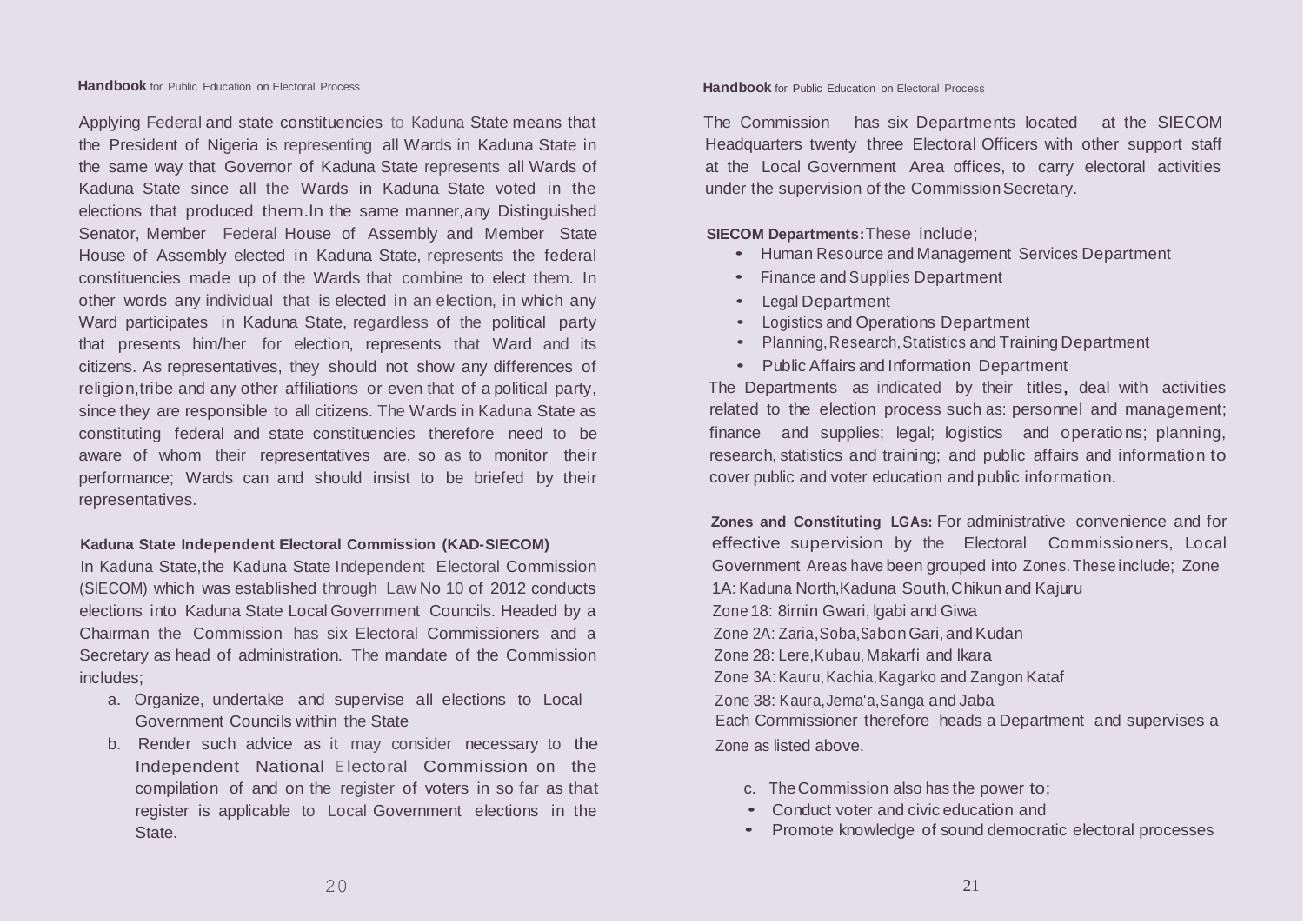By these provisions the Kaduna State Independent Electoral Commission (KAD-SIECOM) as applies to other EMBs, is empowered to carry out Voter Education and Public Education respectively. Indeed, the implication is that EMBs are required to work all year round rather than only during periodic elections, as currently appears to be the case.

# **The Election Process**

The principal purpose of conducting elections in a democracy is for forming government that will run affairs of governance at federal, state and local government levels. The Nigerian Constitution has therefore given all Nigerian citizens above the age of 18 years, the right to vote and to be voted for. The vote has provided every individual using that vote, the right to decide who represents him/her and look after his/her interests. At all these levels, government is expected to be of the people by the people for the people and to represent all the citizens and work for their welfare. Currently, it is only registered political parties that can present candidates to be voted for and political parties usually present manifestoes or programmes setting out what their candidates intend to do if voted into office to form government. The election process covers the activities that are carried out for the purpose of casting of votes and is implemented towards ensuring fair and credible elections, and this includes;

- Preparation of voters registers
- Registration of political parties;
- Nomination of candidates starting from primaries
- Canvassingfor votes through campaigns
- Conducting elections
- Declaration of results
- Presentation of Certificates of Return

It is also a right as Nigerian citizens and beneficiaries of the democratic

process, including those who did not vote, to monitor the implementation of these activities by those involved including electoral bodies, political parties, security and other bodies and election staff. Nigerian citizens have the right, after the presentation of certificates to confirm their election, to monitor those voted into office because once voted into office they are expected to work for the constituencies they represent regardless of the party that presented them for election and indeed regardless of any other divisions suchas of tribe, religion and gender.

**Phases of Elections:** There are three phases in conducting an election that include;

## *Pre-Election Phase*

This phase involves preparations that are made for conducting elections. These preparations include giving relevant information to voters and to political parties. Since political parties and voters are registered by Independent National Independent Electoral Commission (INEC), Kaduna State SIECOM deals with already registered political parties with a presence in Kaduna State and with those already registered in Kaduna State to vote. The phase covers the following activities;

- Issuance of notice of Local Government Elections
- release of election quidelines
- release of election time-table
- commencement of electioneering campaigns by both political parties and candidates
- conduct of party primaries
- collection of data forms for those seeking election
- preparation of sponsored list of candidates
- collection and payment for nomination forms
- publication of names of validly nominated candidates standing election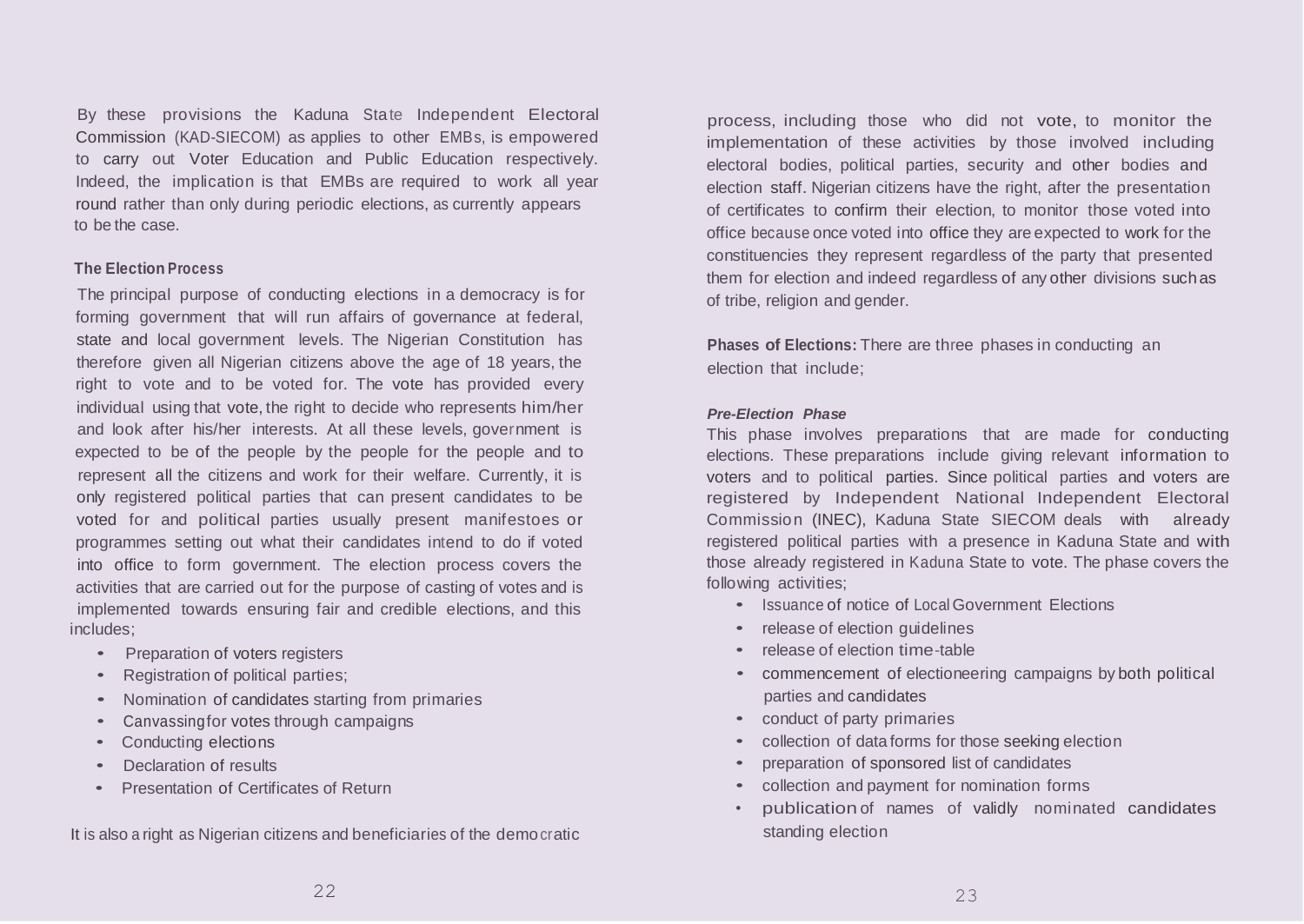There is need to control when campaigns should start and end,to give all political parties and candidates equal opportunity of being in the field and to prevent disruptive behaviour.

## *Election Phase*

The phase has to do with the activities surrounding the actual casting of votes as the primary election activity which involve.

- Preparation of voting units
- Placement of voting booths
- Placement of voting guides
- Accreditation of voters
- Casting of votes

#### *Post-Election Phase*

This phase has to do with the management of votes that includes;

- Counting of votes
- Collation of results
- Announcing of results
- Declaring winners

Since election in a democracy is for the purpose of forming government to meet the needs of its citizen, this phase includes what the representatives of the people or those elected into office do to meet the needs of the people. This phase involves citizens monitoring the activities of elected officers in line with campaign promises made to the different groups of stakeholders, which could lead to recall where they fail to live up to expectation. There is thus the need for public education as indicated by Kaduna State SIECOM, which goes beyond voter education.

## **Election Petitions**

Petitions are allowed, to challenge the outcome of the election, following any election in furtherance of maintaining the sanctity of the election process.

- 1. The Chief Judge of a State shall establish one or more Election Tribunals which shall have original jurisdiction to hear and determine election petitions
- 2. The Election Tribunals provided for under the Law shall be constituted not later than 14 days before the elections
- 3. An election petition shall be presented within 21days after the date of the result of the election is declared
- 4. An election petition may be presented by one or more of the following persons:
	- a. A Candidate in an election; or
	- b. A political party which participated in the election
- s. An election may be questioned on any of the following grounds;
	- a. That a person whose election is questioned was at the time of the election not qualified to contest the election
	- $h$  That the election was invalid by reason of corrupt practices or non-compliance with the provisions of the Law
	- $c.$  That the respondent was not duly elected by a majority of lawful votes at the election; or
	- d. That the petitioner or its candidate was validly nominated but was unlawfully excluded from the election
- 6. Any party dissatisfied with the judgment of the Election Tribunal shall have the right to appeal within 21days from the day judgment of the Election Tribunal was given to the Local Government Council Election Appeal Tribunal
- 7. The decision of the Local Government Council Election Appeal Tribunal in respect of Local Government Council Elections conducted under the Law shall be final.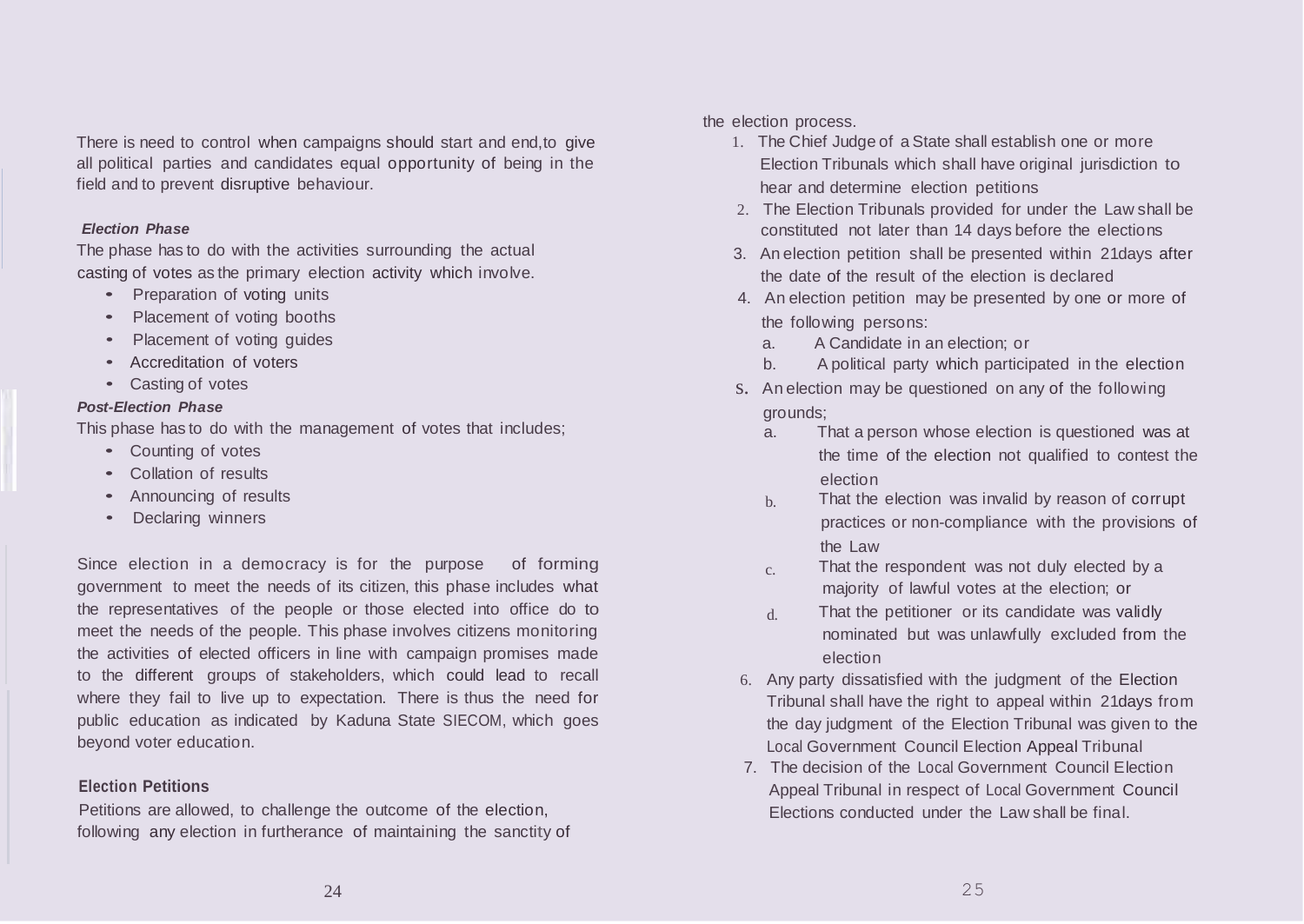# ElectoralOffences and Sanctions

There is an electoral Lawthat has identified offences in the "electoral" process, which is vital to a democracy towards maintaining a high level of integrity in conducting and attaining free, fair and acceptable elections. It is for this purpose that actions that could negatively affect this process have been identified as forming offences for which sanctions as punishment have been prescribed. They cover the actual election process; pre-election, election and post-election. However, from our discussion, the Law essentially has identified offences specific to an election process rather than the electoral process starting from issuance of notice of election, release of election guidelines and election time-table and ending with petitions and court processes. Indeed, a candidate for instance can be disqualified on grounds of a false declaration and the political party which presented the name of the candidate to the Commission is liable to a fine of NSOO,000.00.

Electoral offences are criminal in nature and punishment includes fine, confiscation or imprisonment for offenders. This may apply to; political parties,candidates in elections, print media and broadcasting houses, financ ial outlets, Commission and ad-hoc staff, the electorate, political party agents, security personnel and the general public. The important offences have been grouped into; Electoral Offences and Polling Offences.

The Electoral Offences include;

a. Treating

No person shall give or accept food, drinks or gifts with the intention to influence another person from casting his/her votes.

- b. Unduelnfluence
	- i. No person shall use threat, intimidation or violence to restrain or restrain a person from casting his/her votes.
	- ii. No person shall by the use ofthugs or any other means such as induction, duress or any fraudulent device or

Handbook for Public Education on Electoral Process Handbook for Public Education on Electoral Process

contrivance impede or prevail upon a voter either to vote or refrain from voting at an election.

- c. Bribery Corruption
	- i. No person shall corruptly give, lend or agree to give any money or valuable consideration to orfor a vote
	- ii. No person shall either by himself/herself or on his/her behalf receive, agree or contract for money, loans, office, place or employment for himself/herself, for any other person so as to vote or not to vote during the election.

The Polling Offences include;

- 1. No person shall on the date on which an election is held do any of the following acts or things at a polling station or within 300 meters of a polling station:
	- a. Canvassforvotes
	- b. Solicit for the vote of any voter
	- c. Persuade any voter not to vote for any particular candidate
	- $d$ . Persuade any voter not to vote at the election
	- e. Shout slogans concerning election
	- $f_{\rm f}$  Be in possession of any offensive weapon or wear any dress or have facial or other decoration which in any event is calculated to intimidate voter
	- $_{q}$ . Exhibit, wear or tender any notice, symbol, photograph or party card referring to the election
	- $h$ . Use any vehicle bearing the colour or symbol of a political party by any means whatsoever
	- i. Loiter without lawful excuse after voting or after being refused to vote
	- j. Snatch or destroy any election material;or
	- k. Blare siren.

The wide range of persons covered by the Electoral Law and the fact that these offences are criminal, means that virtually every person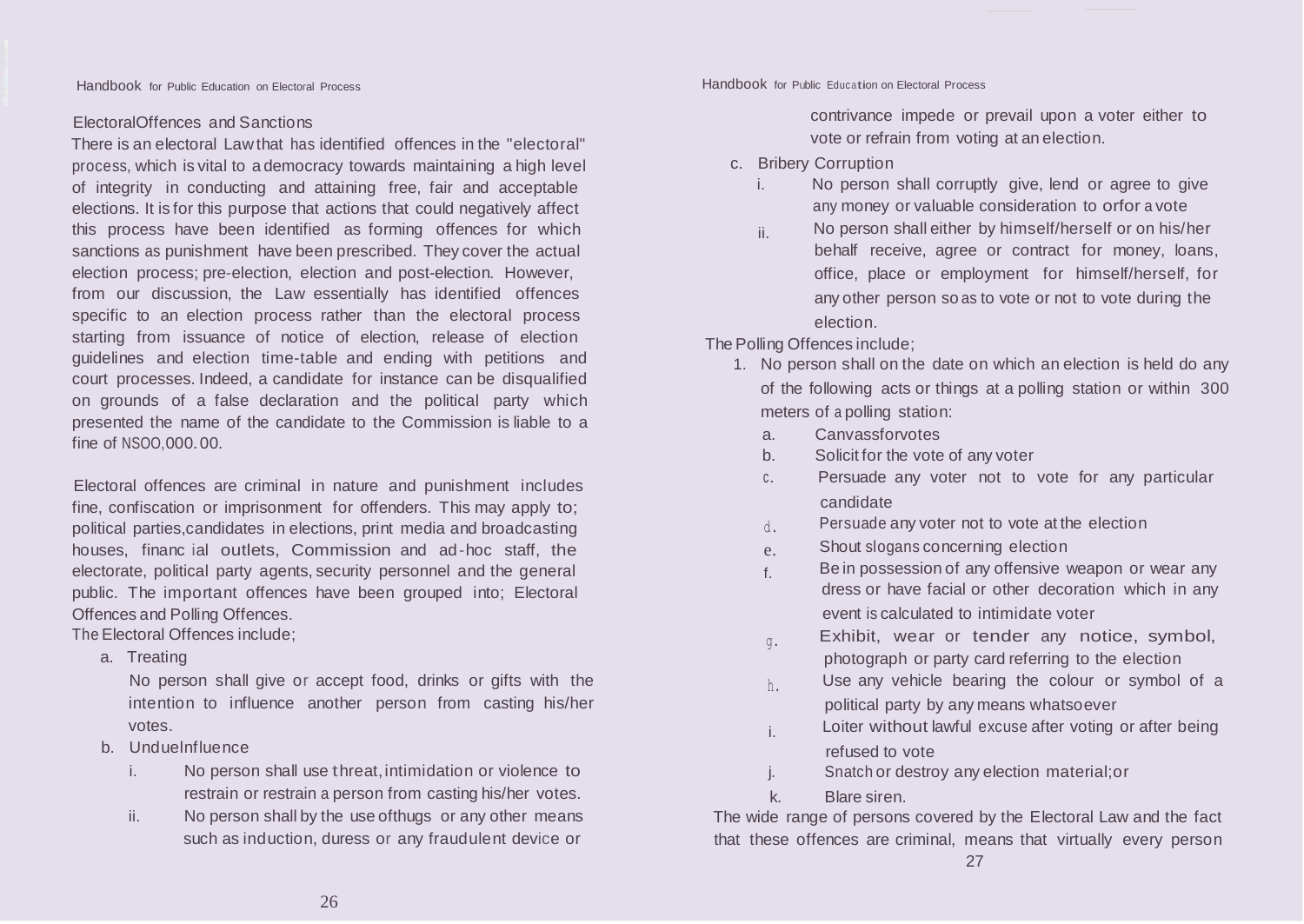should be familiar with the provisions since ignorance is no excuse before the Law.

**Information Dissemination Strategy for Voter and Public Education**  The information to be provided for Voter Education covers the periods; pre-election, actual election and post-election where the principal actors are political parties, candidates and voters. However, for the post-election period in voter education, the principal actors are those elected, the political parties, voters and tribunal members. Those elected and those upheld by tribunals are representatives of the people and are expected to work in the interest of those they represent. Voter education is therefore limited to those concerned and so also is the use of media.

For Public Education which entails providing information to the entire Nigerian population of nearly 180 million people either nationally or segregated on state basis,requires the use of the mass media and the mass mobilization strategy. The use of the mass media for Public Education in this case is for the specific purpose of teaching Nigerian citizens about the electoral process as the bedrock for entrenching and deepening democracy. The use of the mass mobilization strategy was demonstrated in Nigeria through the work of the defunct Directorate for Mass Mobilization for Social and Economic Recovery (MAMSER) in the preparations for and the actual successful conduct of the 1993 election. That election was adjudged the best election in Nigeria until the 2015 election on account of the use of electronic support 22 years later; which however has witnessed more litigation so far than any other election. The task of providing Public Education is of pivotal importance to democracy and to governance in the Nigerian context and should be of concern to the Independent National Electoral Commission (INEC) as the parent EMB in Nigeria in its concern for deepening democracy and especially because over 70 percent of the different elections in Nigeria are conducted by INEC.

Handbook for Public Education on Electoral Process

The Political Bureau had recommended the establishment of MAMSER as a national mobilization outfit because the very low level of education and therefore low consciousness of the people had made them very vulnerable to the fraudulent manipulations of politicians and other dominant groups in the society; this situation has not changed. The mass media provide the required support but because of these factors in the Nigerian context, there must be more dependence on face-faceinteractions with stakeholders.

## Mass media use covers;

**The Print Medium;** Newspapers are a principal means of support through the publication of reports, articles and advertisements. Other productions include; books, manuals, pamphlets, posters, handbills, flyers, seasonal greeting cards, stickers and other promotional materials suchas clocks,calendars,key holders,caps and t-shirts etc. Promotional materials apart for decorative and visual appeal, serve as message carriers and constant reminders of themes and actions.

**The Radio Medium:** This has served as a popular medium, especially when used with local languages, for the lower income and itinerant persons in providing access to information cheaply anywhere and anytime through news items, interviews, reports and discussions and has the advantage of maintaining a theme or action over a period of time in episodes. It has limitation of time thus the use of time slots and episodes such as in quarters in the use of drama and the choice of slots in anticipation of large groups of listeners. It can be interactive with phone-in programmes.

**The Television Medium:** The television medium serves similar purposes as the radio medium but has limitations to do with cost, location and availability of power. It also has limitations of time in slots but can also accommodate phone-in programmes. However, it has the advantage in its visual properties for real life situations and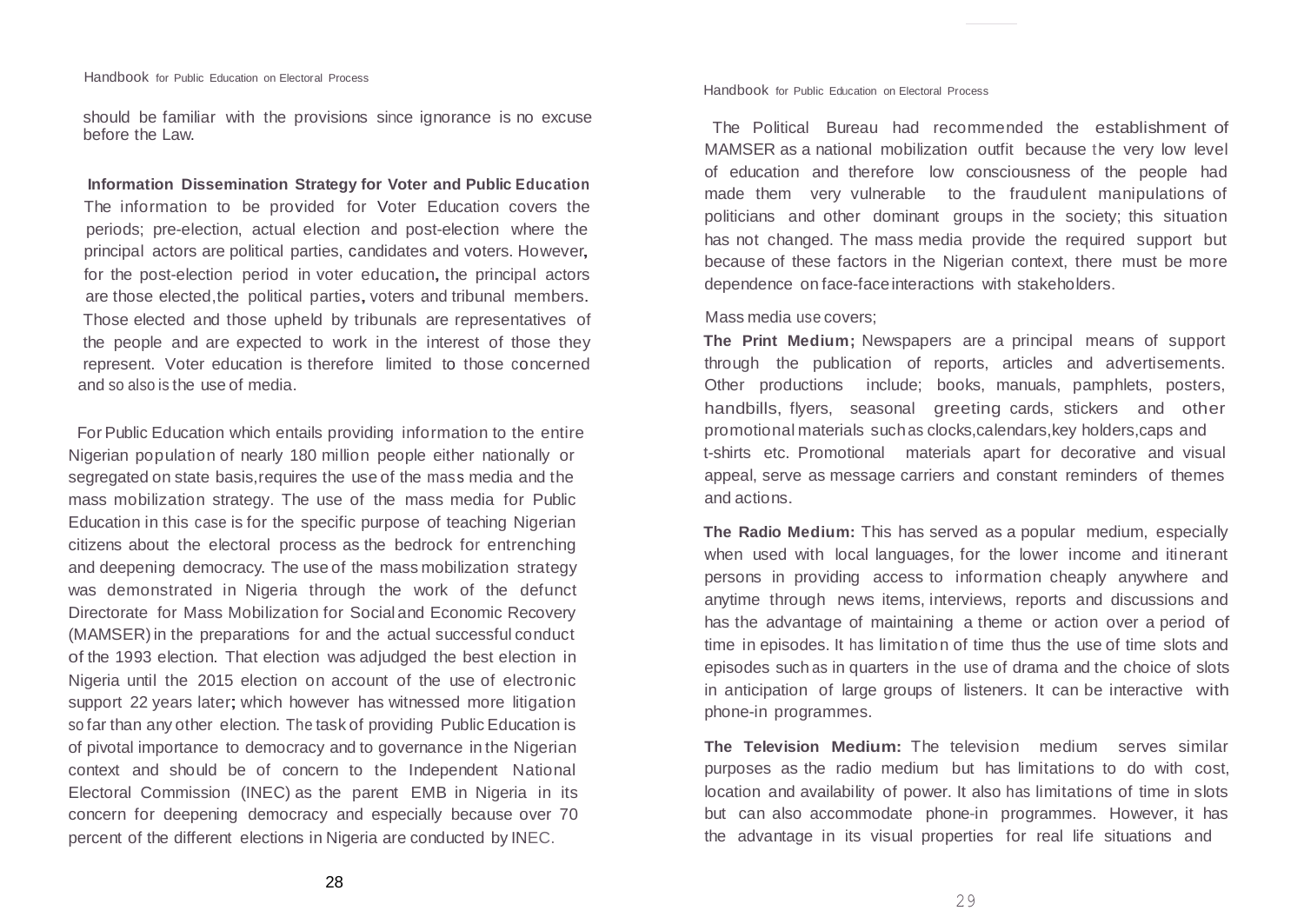teaching of skills where these can be demonstrated for viewers. Its visual properties make it most suited to the use of drama as a teaching tool as presented for instance in situation comedies and in episodes.

**The Social Media:** They played a very significant role in the 2015 elections and their role will continue to grow. However, in not being under any specific control as to content and in neutrality in the information disseminated, this influence can only be noted with an urge for caution.

**The Interpersonal Face-Face Medium:** The medium is not usually recognized as being a mass communication medium, but MAMSER had proved otherwise. The medium is where people meet face-face in very large groups such as in rallies and in various group sizes in interactions with the general public or with strata of stakeholders. It is essentially an instrument for grassroots interaction and is most suited to the electoral process which is electoral Ward-based such that the main mobilization activity is at the local government level. The medium in being used simultaneously across Wards, local governments or States serves as a mass medium but its advantage is that it at the same time allows targeting with quality interaction in the asking of questions, getting clarifications and making comments. In the MAMSER experience,towards the 1993 elections,97.9 percent of mobilization activities using the interpersonal face-face medium were carried out at this level. Just as with MAMSER and its workforce of Social and Assistant Social Mobilization Officers, State Independent Electoral Commissions (SIECs) which have responsibility for wards in Voter and Public Education should use Electoral and Assistant Electoral Officers by training them for face-face interactions at the grassroots level.

Public education, in encouraging citizens to have knowledge and the o vation to take appropriate action requires resources for engaging m mformation activities in a sustained manner. It requires the

### Handbook for Public Education on Electoral Process

cooperation of a wide range of personnel such as reporters, correspondents, resource persons as experts in various areas, script• writers, actors and especially field personnel to carry out interactions with stakeholders. For SIECs, this of necessity requires support from other organizations such as workers' unions and development and other associations as well as organizations with experience in mobilization activities suchas the National Orientation Agency (NOA). However, these activities must be based on prepared content for uniformity and consistence on which training must be provided in workshops for those to be involved; thus the need for a public education handbook on the electoral process. This means that departments in charge of publicity, voter and public education as forming core activities for entrenching and deepening democracy as is required of electoral bodies are required to do more than publicity in exhibiting the activities of electoral bodies during elections; they are required to educate Nigerians on the electoral process and thereby assist to promote the entrenchment and deepening of democracy in Nigeria.

## **Electoral Process for Development**

The electoral process carried out by SIECs is central to both the entrenchment and deepening of democracy, where their work at the grass root level goes well beyond carrying out the physical election process to also cover the deepening of democracy through sustained Public Education. Democracy empowers citizens to monitor the democratic process, where Electoral Management Bodies (EMBs) are to act with integrity as umpires. Nigerian citizens have the power and have therefore to learn to do the following;

- Monitor the activities of government at all levels
- Monitor Arms of government; Executive, Legislature and **Judiciary**
- Monitor electoral bodies;to ensure their neutrality
- Monitor the electoral process